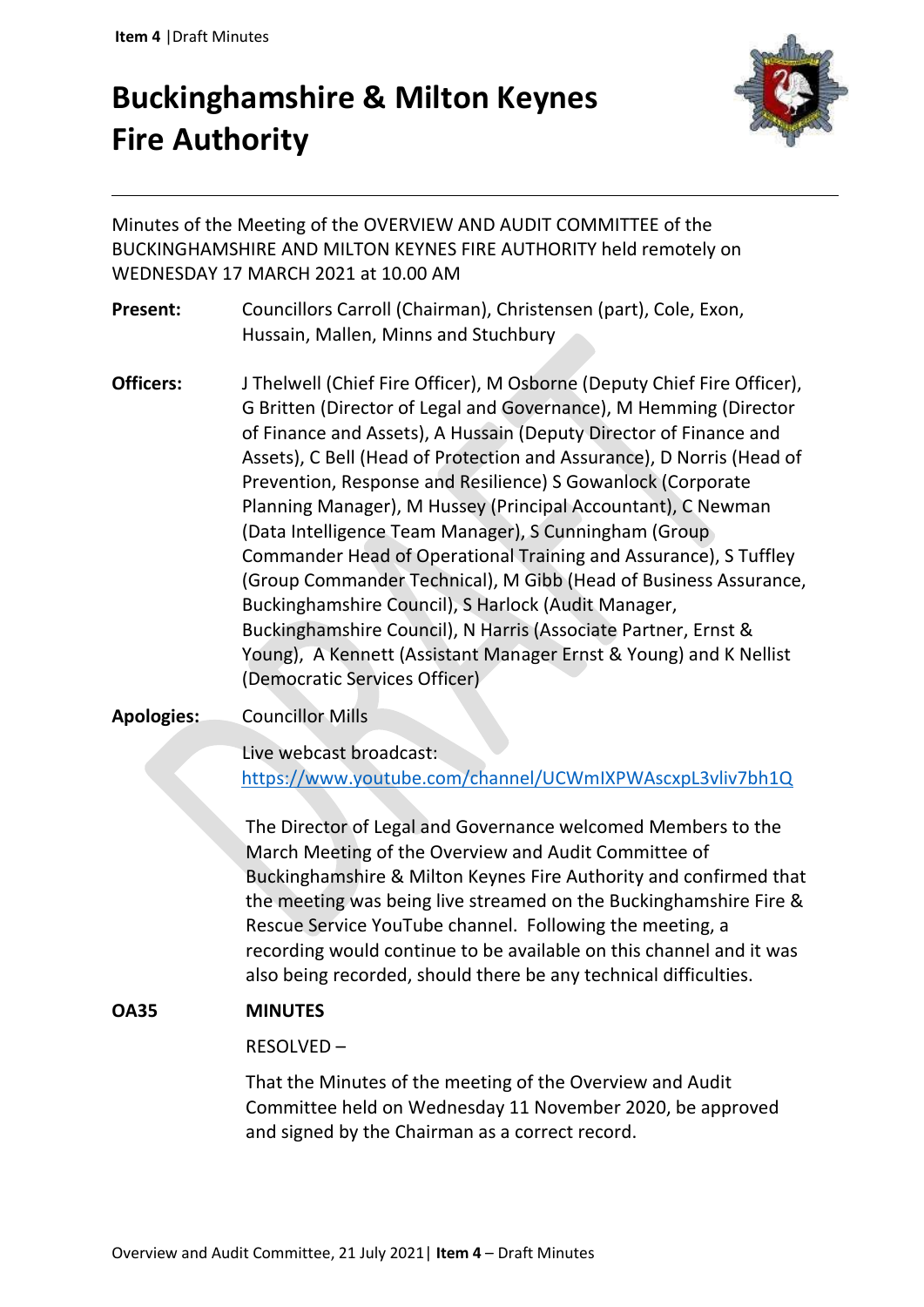# **OA36 RIPA POLICY (MINUTE OA39 – 090316)**

The Director of Legal and Governance advised Members that the Authority was the enforcing authority under the Regulatory Reform (Fire Safety) Order 2005 and as an enforcing authority, it had powers to undertake covert surveillance on individuals if necessary. It therefore had to comply with RIPA – the Regulation of Investigatory Powers Act 2000. The RIPA statutory guidance recommends that elected members be regularly appraised of any instances of covert surveillance.

# RESOLVED –

To note that there had been no covert surveillance conducted by officers since the last meeting of the Committee.

# **OA37 EXTERNAL AUDIT PLAN**

The Associate Partner, Ernst & Young advised that the purpose of this verbal update was to bring Members up to date with the external audit timetable for the audit of the Authority's financial statements for the 2020/21 Audit. Usually, Ernst & Young would have presented an Audit Plan that set out the audit strategy, but Members may be aware that nationally there were a number of outstanding 2019/20 external audits which were impacting on all audit suppliers taking account of the impact of Covid-19 and changes in the reporting timetables that took place last year. For that reason, Ernst & Young were only just commencing planning work this month. Once that was done, they would confirm their proposed assessment of audit risks and response ahead of receiving the draft accounts for audit.

The Associate Partner advised Members that the Ministry of Housing, Communities and Local Government (MHCLG) had been responding to the Sir Tony Redmond Review into the sustainability of financial reporting and external audit in England and following that, were proposing a timetable for the production of draft accounts and external audit for the 2020/21 financial year. The Authority had until the 1 August 2021 to produce draft accounts for publication and the targeted date for the audited financial statements was the end of September 2021. Based on the conclusion of the 2019/20 audit, the Associate Partner did not anticipate any significant changes in the audit approach this year.

A Member asked if the proposal to hold a referendum would be audited and was advised that the amount that would be set aside to hold a possible future referendum, as agreed at the Fire Authority meeting on 17 February 2021, would appear as a separate reserve account and would be picked up as part of the audit.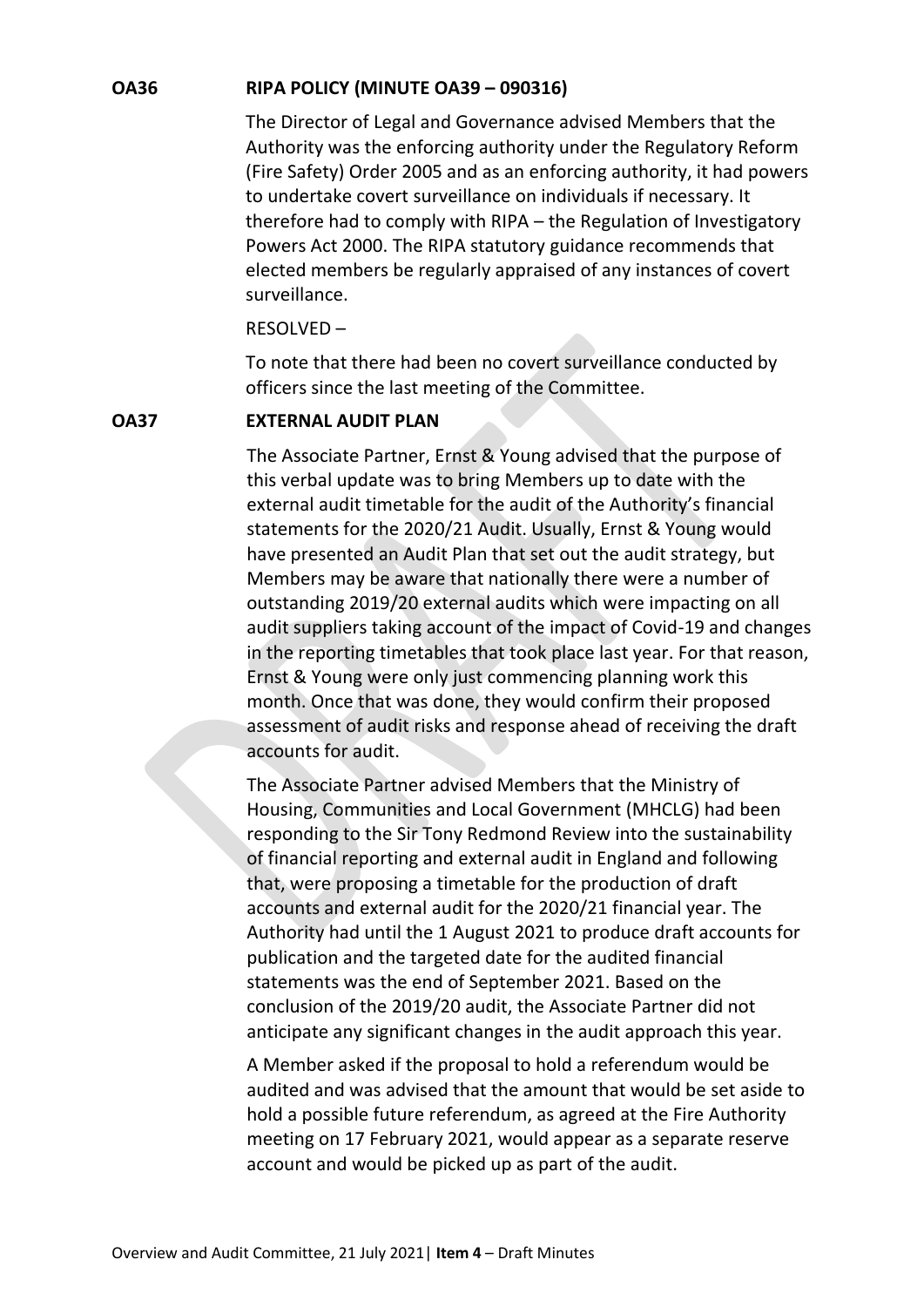# **OA38 INTERNAL AUDIT REPORTS**

# **a) Final Audit Reports**

The Audit Manager advised that the purpose of this report was to update Members on the progress on the findings of the finalised internal audit reports issued since the last meeting. The following 2020/21 audits had been finalised; Core Financial Controls (Substantial Opinion), GDPR (Partial Opinion), Asset Management System (Partial Opinion) and Resources Management Application Audit (Partial Opinion).

The Core Financial Controls audit considered ten key risk areas and only two medium and one low priority findings were raised in the report. This resulted in a substantial opinion as no material weaknesses were found.

The GDPR Audit reviewed the Authority's arrangements for data protection. Five key risk areas were considered, and five findings raised, one high, three medium and one low priority. The overall opinion for this audit was partial as it was found that some control areas were not being operated effectively. Actions had been agreed to address those weaknesses.

The Asset Management System audit reviewed the Authority's arrangements for the purchase, custody and issue of assets, covering operational equipment and property assets. This audit concluded a partial assurance opinion as there were six high and four medium priority findings. The audit reviewed eight key risk areas and the conclusion found there were inadequate levels of internal control in place. Actions to address these had been agreed. However, due to the high-risk findings, further work would be undertaken in 2021/22.

The Resources Management Application (FSR) Audit was an IT audit undertaken by IT specialist auditors. The audit focused on three risk areas; logical access controls, change controls and IT operations and raised eight audit findings which resulted in a partial audit opinion. The actions had been agreed with officers and implementation would be monitored against agreed timescales.

A Member asked for a brief explanation of Finding 6 'Recording of Assets – Inaccurate records of stock' and was advised that it followed on from a previous audit of Stores which identified a similar issue. Unfortunately, due Covid-19, Stores were impacted most in terms of working arrangements, and in the initial stages trying to secure enough PPE and hand sanitizer etc. A project would be put in place over the coming financial year and hopefully this would rectify a lot of the issues.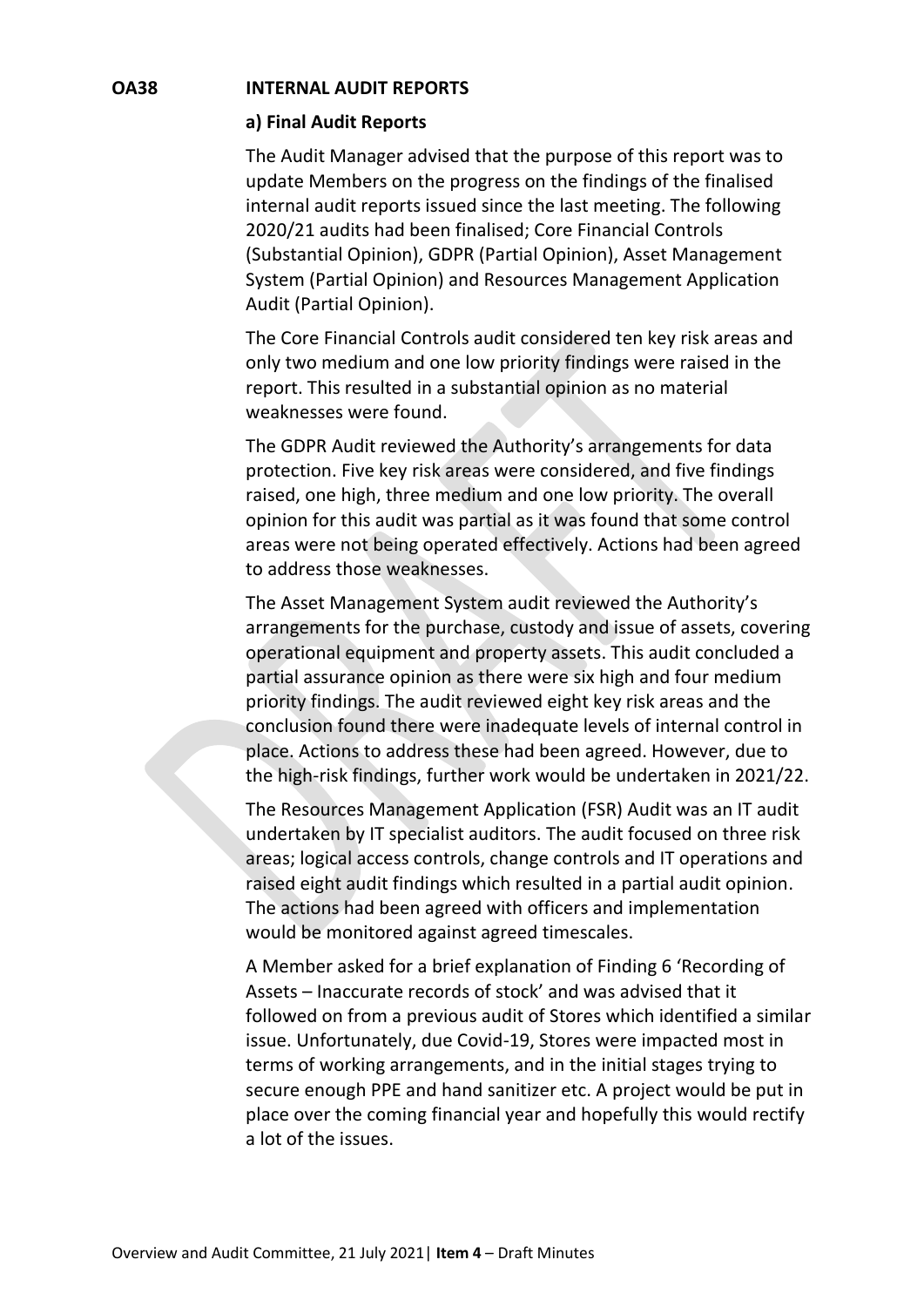A Member asked a question regarding the Service Reviews on the Resource Management Application audit review and was advised that this related to 'Fire Service Rota' which was the system used to record who's on duty, what skills they have, availability etc. This was a new system recently introduced and the issues highlighted in the report were consistent with what was expected from a new system, it was not saying there was no cyber security or backup, but that the Authority needed to get assurance from the vendor that this was in place.

RESOLVED -

That the recommendations raised in the finalised Internal Audit Reports be noted.

# **b) Update on Progress of Audit Recommendations**

The Audit Manager advised that the purpose of this report was to update Members on the progress of the implementation of audit recommendations as of 5 February 2021. In total there were 37 recommendations to report on, the status of which were classified as follows; implemented 32/37 (86%), past due date (in progress) 5/37 (14%). Internal Audit continued to work with officers and to actively monitor implementation of all outstanding recommendations throughout the year.

# RESOLVED –

That the progress on implementation of recommendations be noted.

# **c) Internal Audit Strategy and Annual Internal Audit Plan 2021/22**

The Audit Manager advised Members that this report sets out the Internal Audit Strategy and the proposed Internal Audit Plan for 2021/22. There were no material changes from the strategy of previous years, however, there remained some flexibility through a small provision of contingency days to enable the Director of Finance and Assets to work with Internal Audit to direct the work to the most appropriate areas. Regarding the Audit Universe (previous audit activity and assurance levels) Internal Audit had identified seven auditable areas for the year 2021/22 and these were set out at Appendix A, the proposed audit plan. Internal Audit had also listed three contingency audits that could also be considered for next year.

A Member asked about the Blue Light Hub Post Project Evaluation and was advised that this was primarily a financial audit, and the objectives were set out when the Authority undertook the project. The information would be used to inform a wider piece of work of lessons learned, and other benefits gained that perhaps weren't anticipated, i.e., closer working with other blue light colleagues.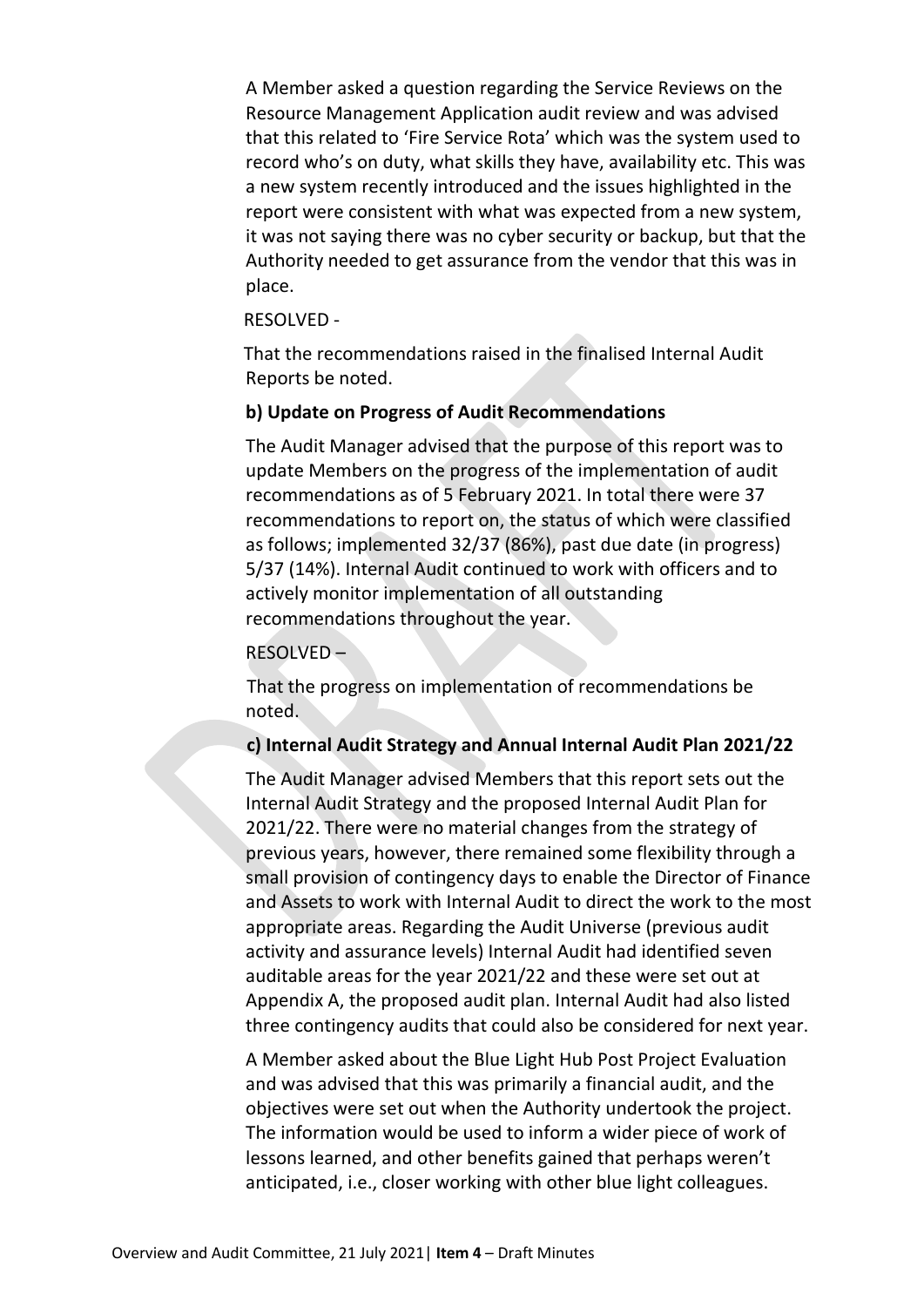RESOLVED –

That Members approve the Internal Audit Strategy and Annual Internal Audit Plan

# **d) Adopting CIPFA Recommended Assurance Opinions and Definitions**

The Audit Manager advised Members that the Chartered Institute of Public Finance and Accountancy (CIPFA) had recently released a paper which examined the case for standardising the terminology and definitions used in internal audit engagements across the whole of the public sector and had subsequently recommended a standard set of opinions and supporting definitions for internal audit service providers to use. To ensure that the Authority continued to conform to the best practice principles, Internal Audit recommended that the Authority adopt the standard definitions for its 2021/22 work and moving forward. The main changes to the assurance opinions, would be 'partial assurance' would change to 'limited assurance'. 'Limited assurance' would change to 'no assurance'.

# RESOLVED –

That Members approve the adoption of the CIPFA standardised assurance opinions and definitions.

# **OA39 CORPORATE RISK MANAGEMENT POLICY**

The Corporate Planning Manager advised that the purpose of this paper was to present Members with an updated policy and guidance note for Corporate Risk Management. The policy and guidance had been reviewed and updated to reflect the latest (2018) ISO 31000 Risk Management Guidelines to ensure that the Authority's approach was aligned with international good practice; changes to Service internal governance structures (revisions to Management Boards' terms of reference and the introduction of the Portfolio Management Office); and current Service Document publication protocols. No changes to the existing Corporate Risk Management reporting arrangements to the Overview and Audit Committee were proposed at this time. Members were advised that, if approved by the Executive Committee, some typographical adjustments would be made to the documents before publication.

A Member asked if the Corporate Risk Management Policy could be explained to new Members joining the Authority and was advised that it could be included as part of the induction training for new Members.

RESOLVED –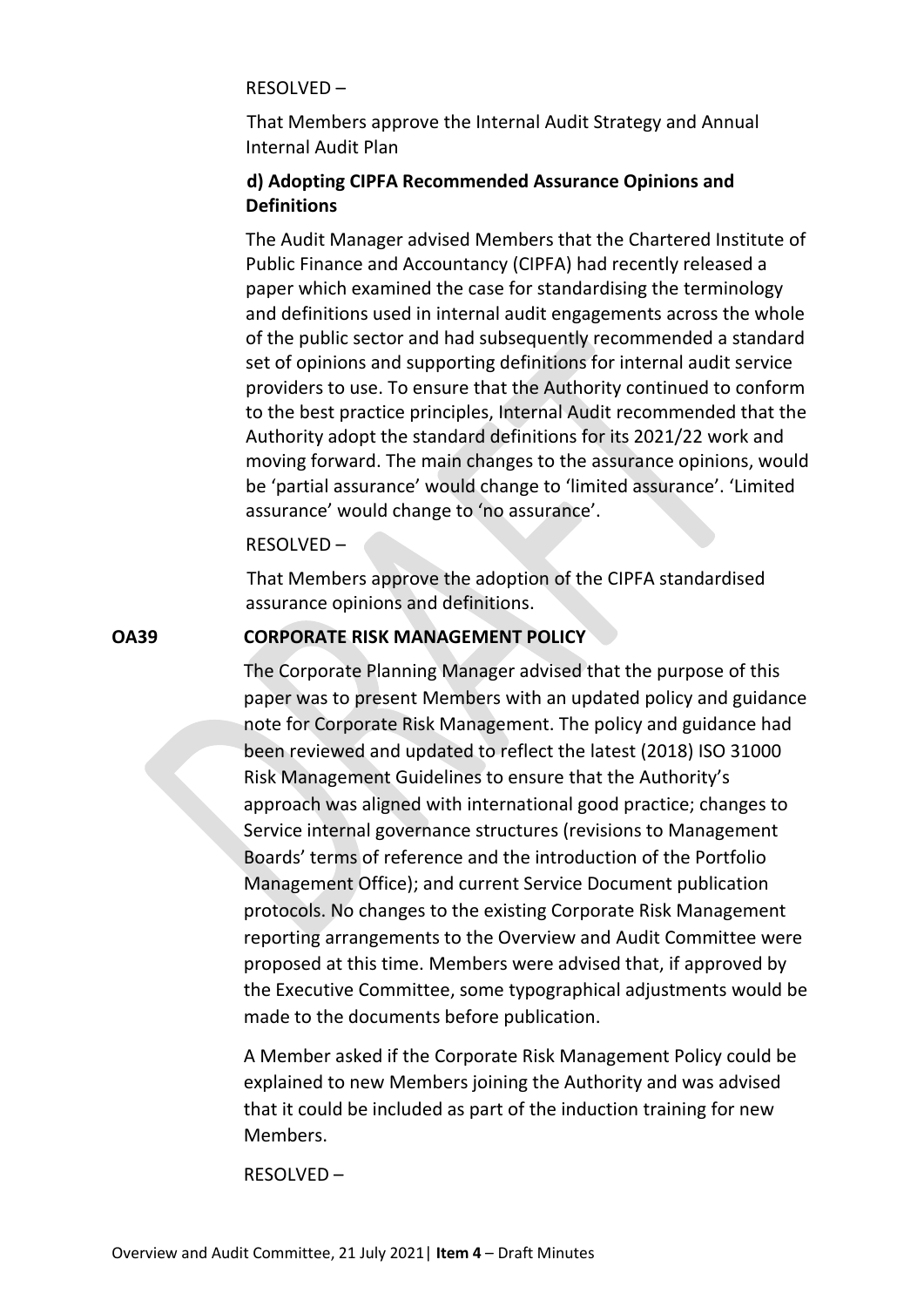That the Committee recommend the Corporate Risk Management Policy set out at Annex A and Guidance at Annex B, to the Executive Committee for approval.

# **OA40 CORPORATE RISK MANAGEMENT**

The Corporate Planning Manager took Members through the six risks being monitored on the Corporate Risk Map. There were three risks being monitored at red rag status. The funding/savings risk; the staff availability risk due to the retirement profile and impact of Covid-19; and due to the impact of the recent court and tribunal decisions, the Firefighter Pension Schemes was being monitored as a separate risk due to the financial and resourcing implications, as well as potential implications for staff availability. There were two risks being monitored at amber rag status, the Pandemic Resurgence risk, everything possible was being done to control and reduce the risk to the workforce and also the public they interact with and the Information Security Risk.

The Director of Legal and Governance updated Members on the Information Security Risk. Microsoft had released security patches to resolve vulnerabilities in operating systems from Windows 7 onwards, this vulnerability would allow the virus/ransomware WannaCry to run. The ICT team had distributed the patches to all devices within 48 hours. Microsoft had also released urgent security patches to resolve vulnerabilities in the Microsoft Exchange Server. These patches were added in a pre-booked server maintenance window the following day and the Authority was now protected from this vulnerability. There had been a notification from the National Cyber Security Centre (NCSC) that a work email address of one of the Authority's employees had been identified as being in the possession of Qakbot hackers. The ICT team took this notification seriously not least because it was first such notification it had received from the NCSC, and the ramifications of a ransomware infection were very serious. The ICT team spoke to the identified user and checked with the Authority's security providers to ensure they offer protection to Qakbot, which they did. After further advice from NCSC it was decided that the email address of the user would be deleted and replaced with a new address to ensure the threat has been removed.

A Member asked if Council email addresses could in anyway cause problems to the Authority's email system and was advised that the Head of ICT would be asked to liaise with his counterparts at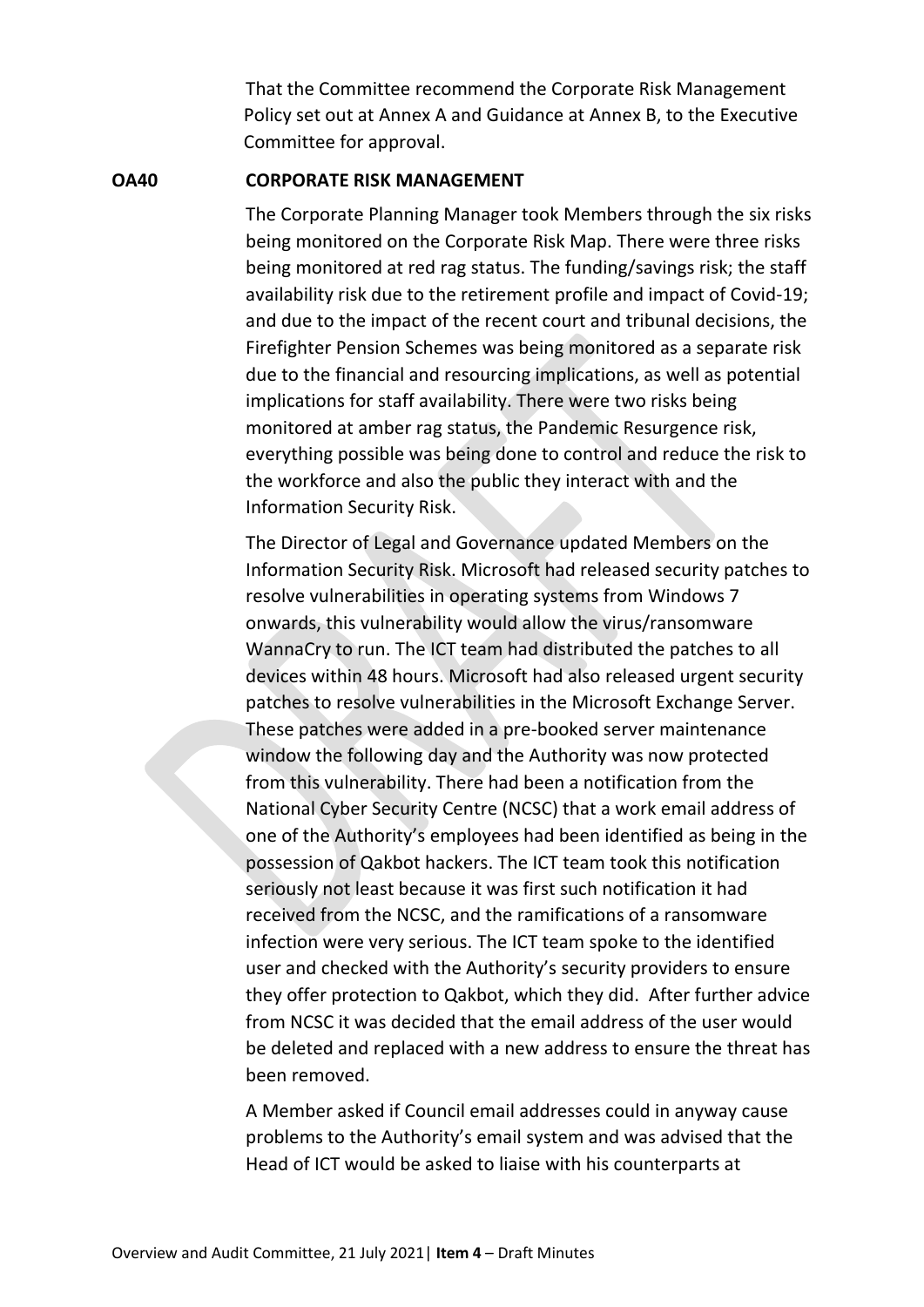Buckinghamshire Council and Milton Keynes Council to see what was in place regarding security and firewalls.

The Corporate Planning Manager advised Members that the last risk was the risk associated with the move out of the transitional arrangements with the EU. With the UK's departure, the risk had now been reduced to a green rag status. The Authority had not and did not expect to experience any material disruption to its operations as a result of this.

A Member asked for an update on where the Authority was regarding correspondence with Government over the level of financial support available and was advised by the Chief Fire Officer that the Chairman had written to all local MP's, and meetings were being arranged to talk about the Authority's financial position. Once those meetings had taken place, the outcome would be reported back to Members. A meeting with Civil Servants from the Home Office had taken place and the National Fire Chiefs Council had given support concerning the Authority's financial position. A Civil Servant from the Home Office was going to work closely with the Director of Finance and Assets to look at the financial position moving forward and how it can be changed in terms of the Comprehensive Spending Review next year.

### **RESOLVED –**

- 1. The status report on identified corporate risks at Annex C be reviewed and approved.
- 2. Comments be provided to officers for consideration and attention in future updates/reports.

## **OA41 2019/20 STATEMENT OF ASSURANCE**

The Corporate Planning Manager advised Members that the purpose of this document was to provide the public and Government with assurance that the Authority met the requirements set out in the National Framework and accompanying Government guidance during the 2019/2020 financial year. The document closely followed the Government guidance and consolidated and summarised the findings of existing assurance processes relating to financial, governance and operational matters that were set up to meet other statutory and regulatory requirements of fire and rescue authorities. There was a new section included this year, which summarised the outcome of the HMICFRS inspection.

RESOLVED –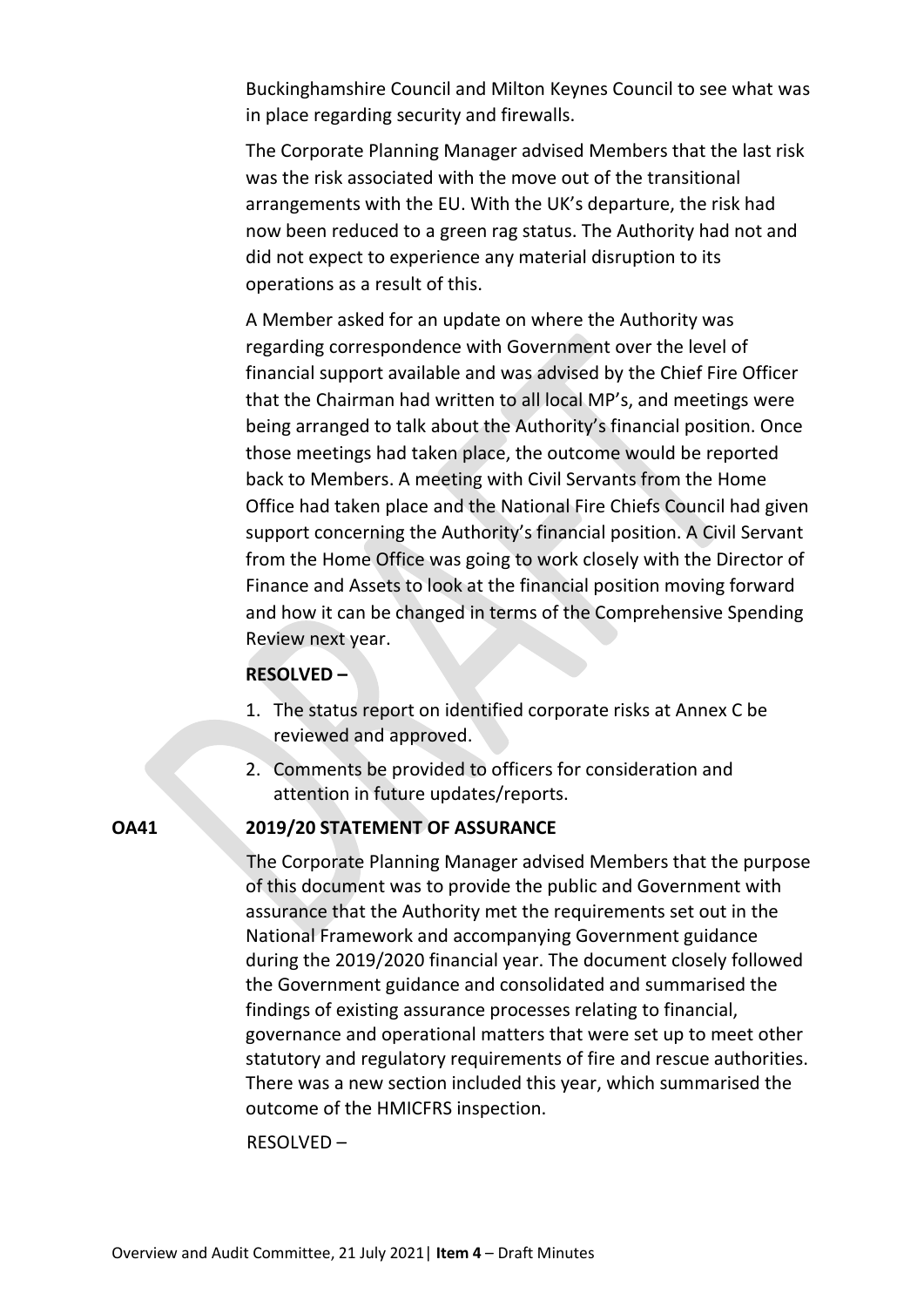That the 2019/20 Statement of Assurance be approved for signature by the Chairman of the Overview and Audit Committee and the Chief Fire Officer

# **OA42 TREASURY MANAGEMENT PERFORMANCE 2020/21 – QUARTER 3**

The Principal Accountant advised Members that for the financial year 2020/21 April to December, the accrued interest earned was £94k, which was £18.5k lower than the budget set for the same period. This was a direct impact of the low interest rates due to the Covid-19 pandemic and the low interest rates would certainly continue for the remainder of the financial year. The current forecast for the financial year 2020/21 was in the region of £100k. Officers continued to monitor the cashflow position daily to ensure the Authority can meet its short-term expenditure requirements and to maintain adequate liquidity. To support this, investments currently in place with a number of counterparties had frequent maturity dates. Looking ahead, it was anticipated that low interest rates would certainly continue into the next financial year. Therefore, the budget set for 2021/22 at the Authority meeting in February had been reduced from £150k to £30k.

### RESOLVED –

That the Treasury Management Performance 2020/21 report be noted.

# **OA43 2019-20 ANNUAL PERFORMANCE MONITORING REPORT**

The Deputy Chief Fire Officer introduced the report and advised Members that this was a timely reminder to give assurance that despite the significant challenges faced by Covid-19 and the Services response to the pandemic, business as usual critical activities continued to be a priority and remained the primary focus.

The Data Intelligence Team Manager advised Members that this report provided a review of annual performance in relation to the Authority's 2015-20 Corporate Plan objectives focusing, in particular on incidents in homes, workplaces, whilst travelling and in wider community settings. It covered the period 1 April 2019 to 31 March 2020. A summary of performance against key indicators indicated continued significant improvement against fie-year averages across most key indicators. In particular, accidental dwelling fires (down 15%), chimney fires (down 48%), non domestic property fires (down 19%) and deliberate primary fires (down 9%).

A Member asked for clarification on deliberate primary fires and deliberate secondary fires and was advised that the difference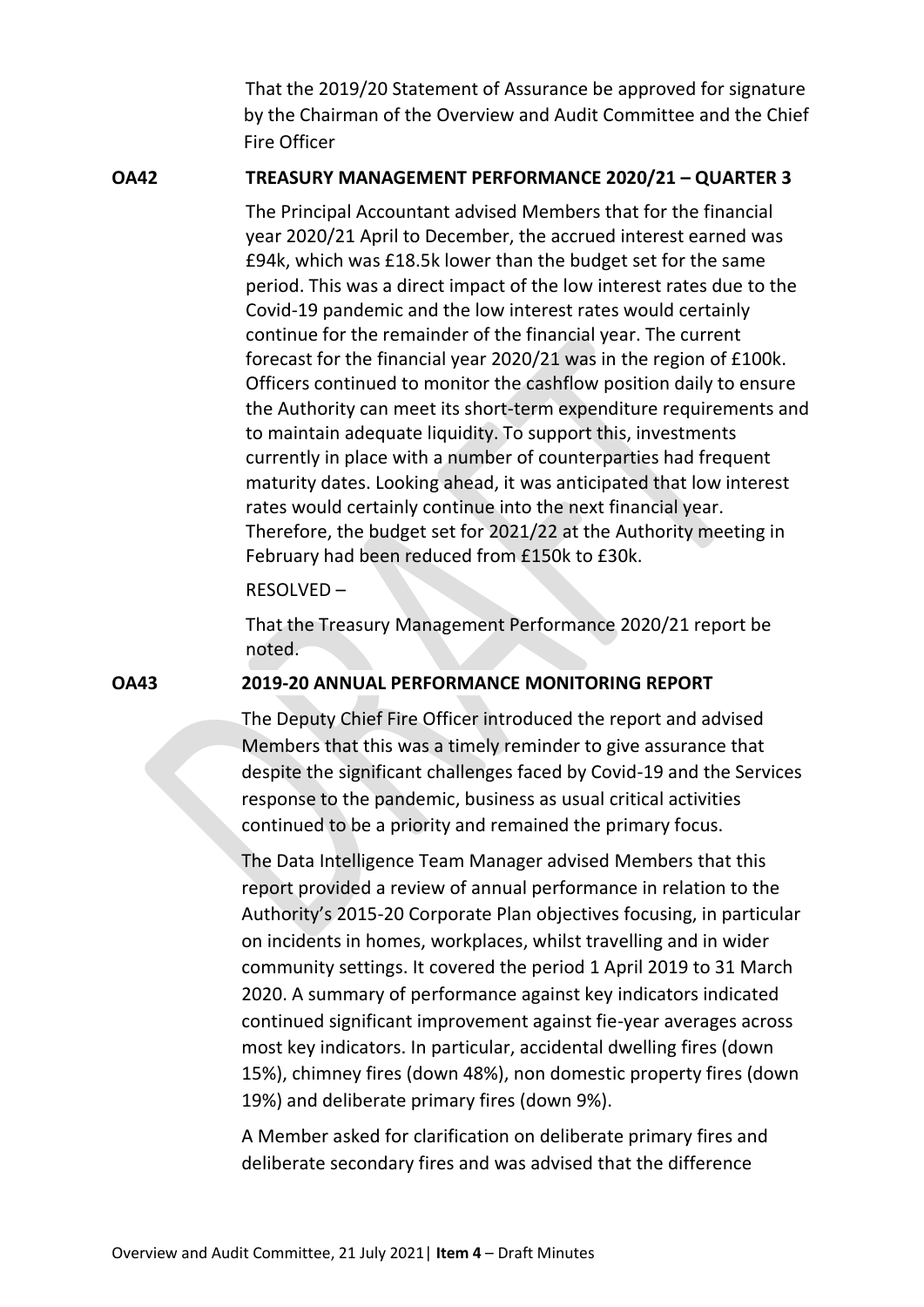between primary and secondary was a fire term. Primary was something that was insurable, a home, a car, anything with some value. Secondary tended to be something that was derelict, or waste or rubbish, not something insurable.

### RESOLVED –

That the outturn performance against the outcome measures specified in the Corporate Plan 2015-20 be noted

**OA44 HER MAJESTY'S INSPECTORATE OF CONSTABULARLY AND FIRE AND RESCUE SERVICES (HMICFRS) – BUCKINGHAMSHIRE FIRE AND RESCUE SERVICE (BRFS) ROUND 2 INSPECTIONS AND COVID-19 REPORT**

> The Head of Prevention, Response and Resilience advised Members that HMICFRS published Covid-19 inspection reports into all fire and rescue services on 22 January 2021. HMICFRS judged that this Service 'responded well during the pandemic and provided additional support to its communities'. The Service had continued its prevention and protection activity, in a slightly modified form, but continued to support those at highest risk from fire and other emergencies. The Service had supported a range of partners, including the local resilience forum, local authorities, and at community level. Availability of resources had remained strong, and also central to the report a very positive commentary on how well the Authority had looked after its staff in terms of welfare arrangements, broader support and ensuring their safety and welfare was paramount.

> The Head of Prevention, Response and Resilience advised Members that HMICFRS had configured the round 2 inspections of all 45 fire and rescue services, into three tranches. This service was in tranche 1. In preparation for round 2 inspections, a document request was received on 18 January 2021, along with a refreshed self-assessment template. HMICFRS would shortly open an independent reports line and conduct a staff survey, as with the round 1 inspections. The Service had now been informed that its inspection would take place around 24 May 2021. The inspection methodology had been reviewed within the Covid-19 restrictions, and will rely less on faceto-face interviews, and more on virtual engagement.

> The Head of Prevention, Response and Resilience advised Members that the improvement plan had been developed addressing specifically the report recommendations and identified areas for improvement. Progress against the improvement plan continued to be strong and that learnings were being incorporated in preparation for the next inspection.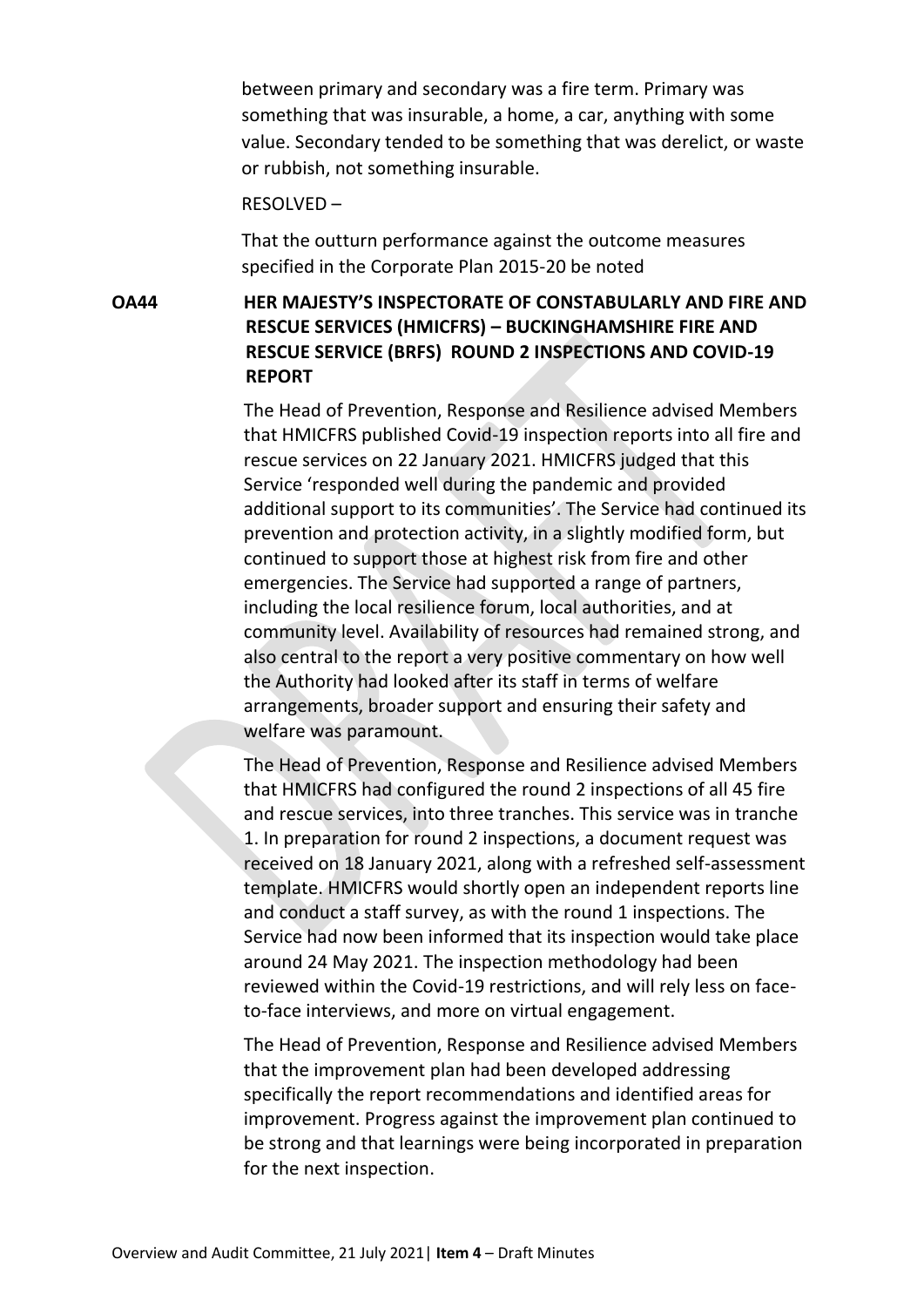A Member asked about resilience following Covid-19 moving forward and was advised by the Chief Fire Officer that officers attend the Strategic Coordinating Group of the Local Resilience Forum weekly meetings and were part of the Tactical Coordination Group of the Local Resilience Forum. Officers attended meetings with both Buckinghamshire Council and Milton Keynes council in relation to Covid and the Covid response. The Service was engaged and involved at a strategic level in all areas and would be playing a part in the next steps moving forward.

# RESOLVED –

That the current position regarding the HMICFRS inspection programme, and preparations for BFRS's round 2 inspection be noted.

# **OA45 OPERATIONAL ASSURANCE IMPROVEMENT PLAN**

The Head of Operational Training and Assurance advised that the purpose of this report was to provide Members with an update on the progress that continued to be made regarding the delivery of the Operational Assurance Improvement Plan. In 2016 the Service invited Operational Assurance Limited (OAL) to carry out an audit of its operational activities, a further three audits were carried out with the last one being in 2019. The contract had now concluded; however, good progress had continued to be made against the identified recommendations. Furthermore, internal operational functions were more robustly monitored with recommendations and actions captured on the Operational Assurance Improvement Plan.

The OAIP was a dynamic document, used to enhance the ability to capture, scrutinise and respond to operational learning originating from events such as operational debriefs and Learning Review of Command (LRC) which were now customary for all notable incidents, assurance visits and external reviews, such as the Grenfell enquiry. The OAIP was reviewed quarterly by the Operational Assurance Group and updates to this Committee would continue to be given on the progress against the plan.

# RESOLVED –

That the progress made against each improvement recommendation detailed within the updated OAIP be noted.

# **OA46 GRENFELL TOWER INQUIRY PHASE 1 REPORT UPDATE**

The Group Commander Technical advised that this report was to update Members on the progress to date in response to the Grenfell Tower tragedy on 14 June 2017, and in response to the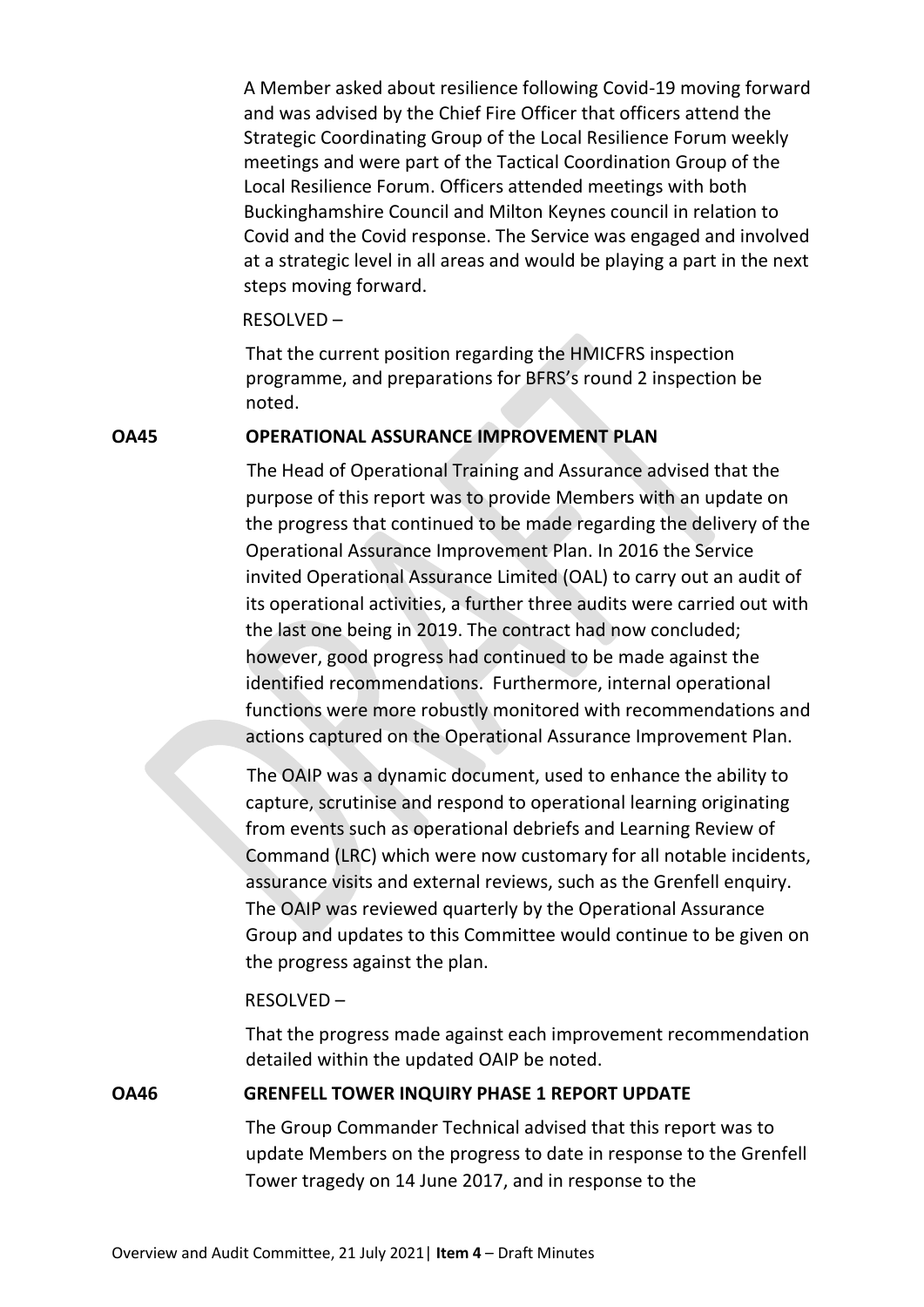recommendations made in the Grenfell Tower Inquiry Phase 1 Report, published on 30 October 2019. The report described how the initial improvement activities commenced immediately after the tragedy and did not wait for the recommendations to be published. Significant progress had been made in implementing National Operational Guidance across the Service, and within the Thames Valley, and the Service had been proactive in its approach to collecting, assessing and sharing site-specific risk information. The Service's fleet was well-equipped, and there was continued investment in equipment to assist in dealing with these risks.

The Group Commander Technical advised Members that the report also described the prevention challenges, where it was often the case that people who were vulnerable to the risk of fire also resided in many of the high rise buildings. The report also summarised the engagement initiatives and interventions undertaken to make these residents safer. The report highlighted how the protection teams were well-aware of the challenges and risks associated with methods of modern building construction, and how they had taken a targeted approach to ensuring the highest risk premises remained safe. The Protection teams had also been proactive in liaising with other local authority departments responsible for enforcing areas of the building where the Authority was not the enforcing agency.

In terms of the recommendations from the Phase 1 report, 15 were complete, 18 were in progress and the Service was prepared for the impacts of the remaining 13. Looking forward, the Authority had received some central support grant funding, which was being used to bolster Protection capacity and capability. Specific funding had also been allocated to support investment in technology to assist in implementing the Inquiry recommendations.

A Member asked if there was anything further the Service could do in relation to the poor response to consultations with hard-to-reach communities who often lived in these buildings and was advised that this was being managed by the Prevention Team who had been particularly proactive in ensuring that the stations and community safety teams were engaging with those at-risk people. The Prevention Team worked very closely with local authorities, landlords and resident groups, and with a range of partners to try to understand the risk and vulnerability impacts on residents and how this can be addressed as closely as possible through the Service's prevention work.